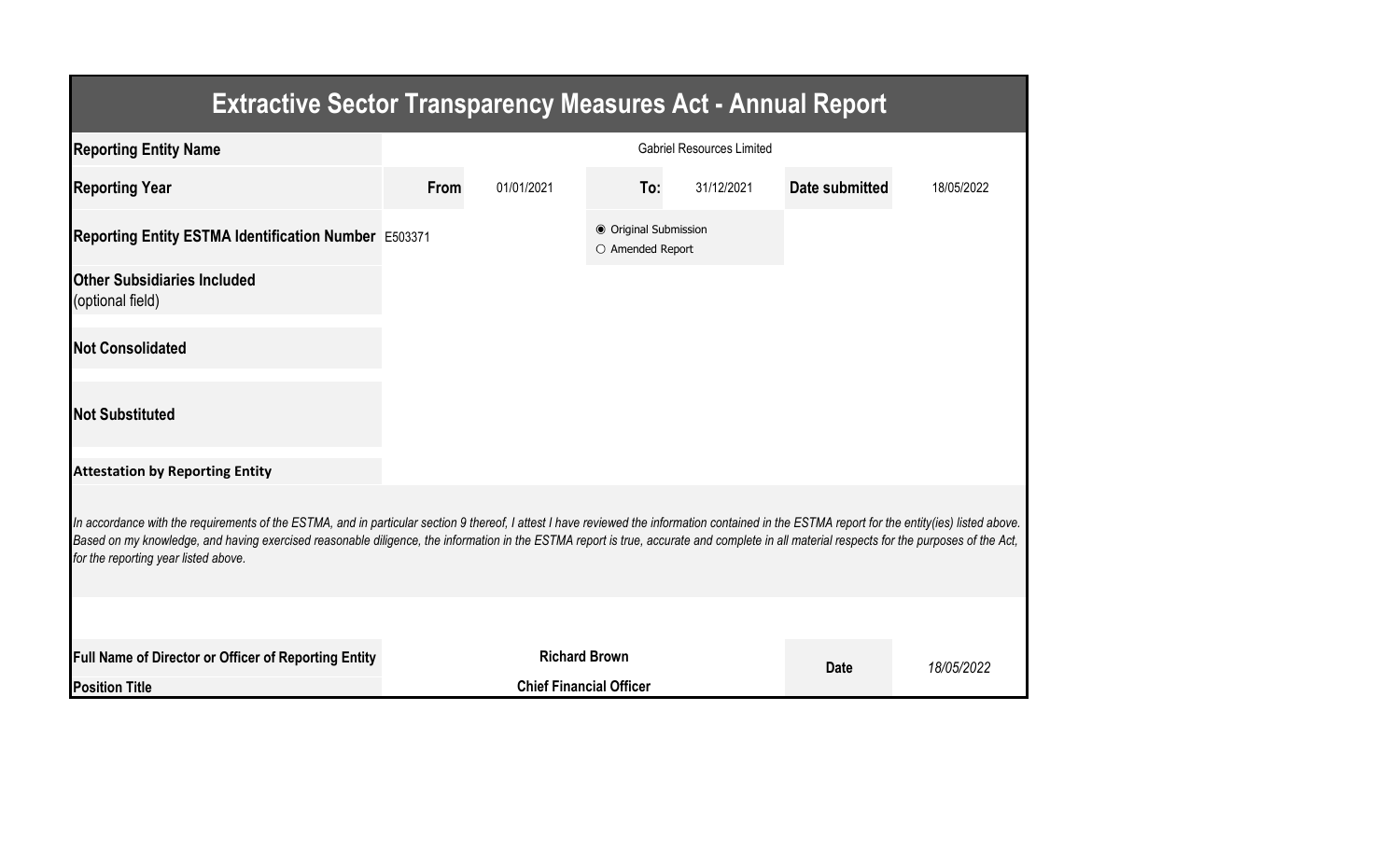| <b>Extractive Sector Transparency Measures Act - Annual Report</b>                                                                                                               |                                                                                                                                                                                                                                                                                                                                                                                                  |                                                                           |                                                    |                  |         |                                |                |                  |                                                      |                                      |                                                                                                          |
|----------------------------------------------------------------------------------------------------------------------------------------------------------------------------------|--------------------------------------------------------------------------------------------------------------------------------------------------------------------------------------------------------------------------------------------------------------------------------------------------------------------------------------------------------------------------------------------------|---------------------------------------------------------------------------|----------------------------------------------------|------------------|---------|--------------------------------|----------------|------------------|------------------------------------------------------|--------------------------------------|----------------------------------------------------------------------------------------------------------|
| <b>Reporting Year</b><br><b>Reporting Entity Name</b><br><b>Reporting Entity ESTMA</b><br><b>Identification Number</b><br><b>Subsidiary Reporting Entities (if</b><br>necessary) | From:                                                                                                                                                                                                                                                                                                                                                                                            | 01/01/2021                                                                | To:<br><b>Gabriel Resources Limited</b><br>E503371 | 31/12/2021       |         | <b>Currency of the Report</b>  | <b>CAD</b>     |                  |                                                      |                                      |                                                                                                          |
| <b>Payments by Payee</b>                                                                                                                                                         |                                                                                                                                                                                                                                                                                                                                                                                                  |                                                                           |                                                    |                  |         |                                |                |                  |                                                      |                                      |                                                                                                          |
| <b>Country</b>                                                                                                                                                                   | <b>Payee Name</b>                                                                                                                                                                                                                                                                                                                                                                                | Departments, Agency, etc<br>within Payee that Received<br><b>Payments</b> | <b>Taxes</b>                                       | <b>Royalties</b> | Fees    | <b>Production Entitlements</b> | <b>Bonuses</b> | <b>Dividends</b> | <b>Infrastructure</b><br><b>Improvement Payments</b> | <b>Total Amount paid to</b><br>Payee | <b>Notes</b>                                                                                             |
| Romania                                                                                                                                                                          | Commune of Rosia Montana                                                                                                                                                                                                                                                                                                                                                                         |                                                                           | 270,000                                            |                  |         |                                |                |                  |                                                      |                                      | Local property tax to the local<br>270,000 authorities in the Rosia Montana<br>district                  |
| Romania                                                                                                                                                                          | Town of Abrud                                                                                                                                                                                                                                                                                                                                                                                    |                                                                           | 100,000                                            |                  |         |                                |                |                  |                                                      | 100,000                              | Local property tax to the local<br>authorities in the Abrud district                                     |
| Romania                                                                                                                                                                          | Government of Romania                                                                                                                                                                                                                                                                                                                                                                            | Ministry of Finance                                                       |                                                    |                  | 250,000 |                                |                |                  |                                                      |                                      | Mining licence related fees - paid to<br>250,000 the Romanian state budget at the<br>Ministry of Finance |
| <b>Additional Notes:</b>                                                                                                                                                         | Note - All amounts expressed in CAD. Payments are rounded to the nearest \$10,000 CAD. Amounts paid in Romanian Lei are converted to Canadian Dollars ("CAD") based on the exchange rate on the date of the transaction<br>The exchange rates used for the conversion of transactions in RON during the period ranged between 1 RON = 0.290 and 0.308 CAD (between 1 CAD = 3.247 and 3.448 RON). |                                                                           |                                                    |                  |         |                                |                |                  |                                                      |                                      |                                                                                                          |